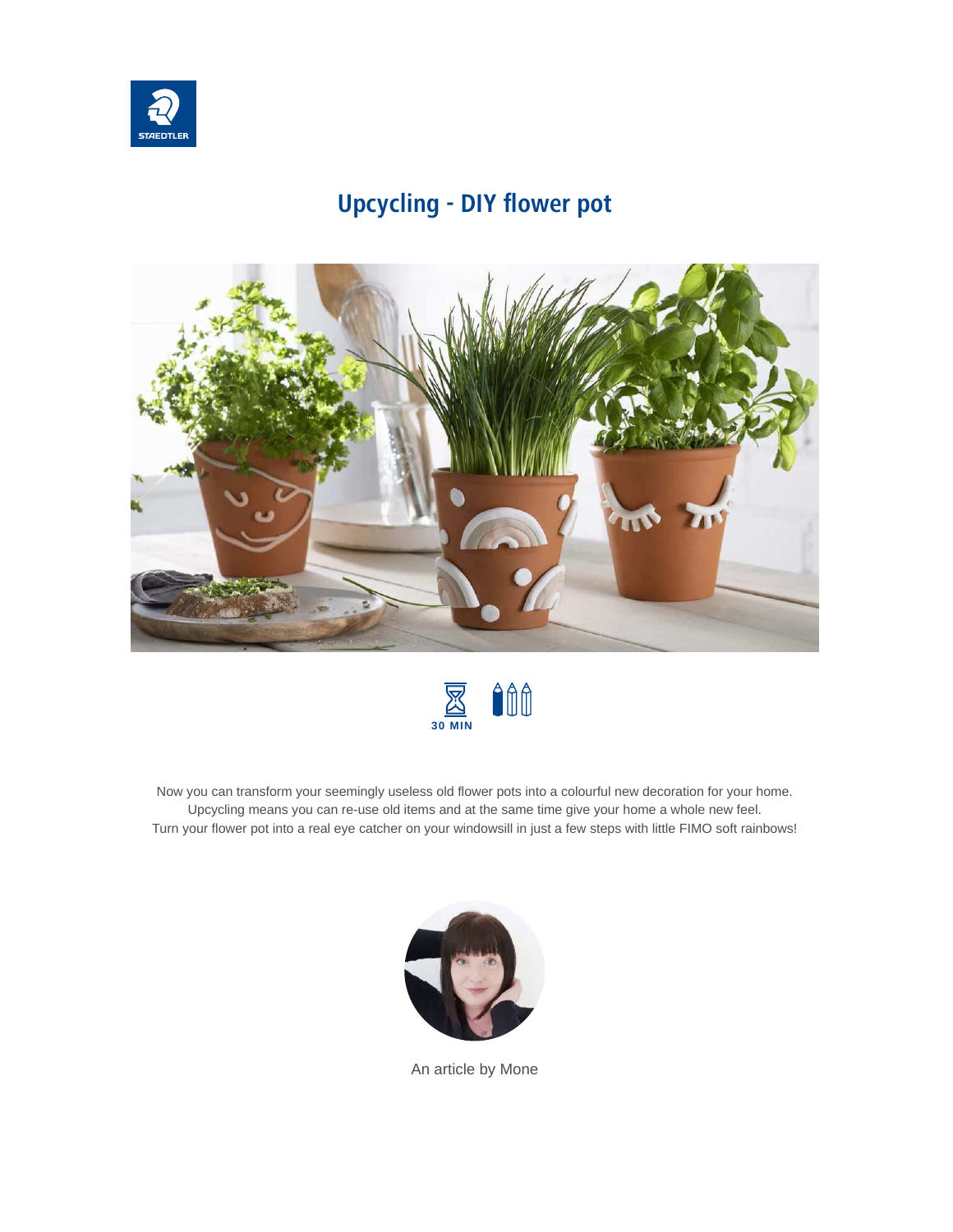## **Step-by-step instructions**

#### **Rainbow**





Roll half a block each of FIMO soft in white, flesh light and sahara into long cords (approx. 30 cm long).



Make your rainbow by shaping the white FIMO cord into a U. Position the FIMO soft sahara cord underneath it, followed by the cord in flesh light. Finally add another little curve of the white FIMO cord.

Cut off the surplus ends at the bottom edges of the rainbow using the blade.







Create several rainbows like this and place them directly on the terracotta pot. It also looks pretty if you add little dots of FIMO in between.

## **Fluttering eyelashes**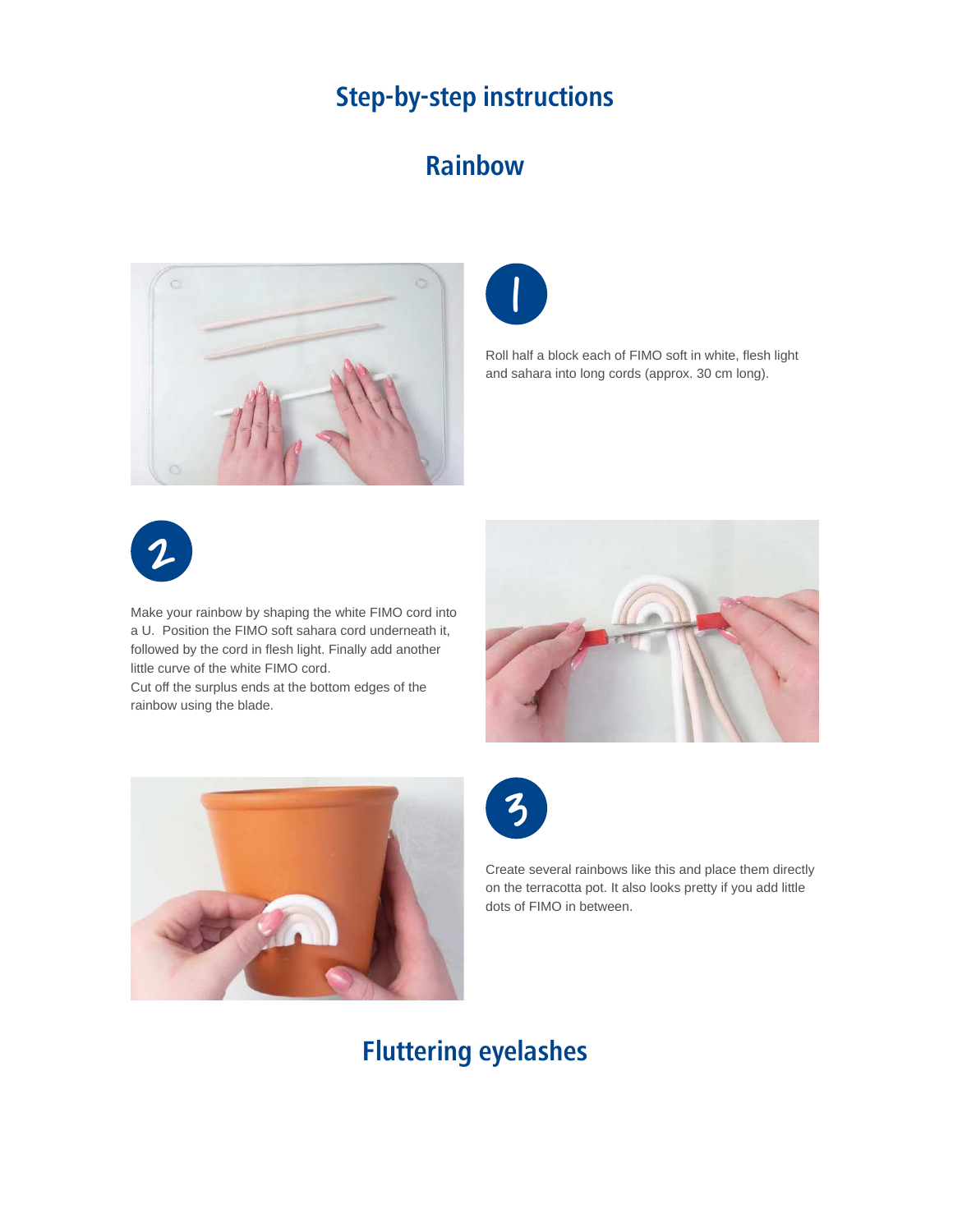

Roll some FIMO soft white into a long cord. Cut off two pieces and form them each into a shallow U shape.







Now add several smaller pieces of the FIMO cord and press down.

### **Face**



Roll some FIMO soft sahara into a long cord. Print out the template and shade over the reverse side of the paper with a soft pencil.

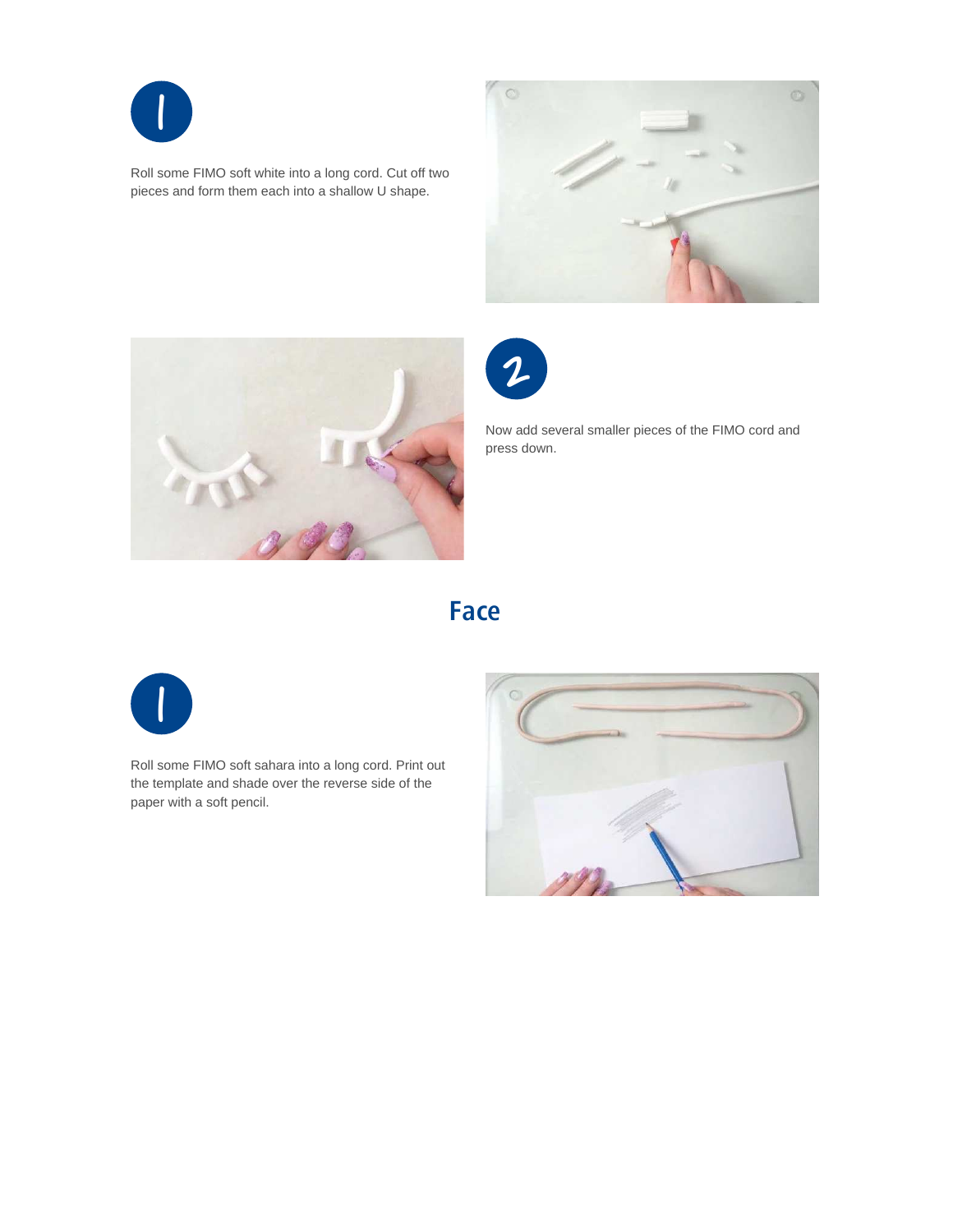



Now go over the lines with an HB pencil to transfer the design to your flower pot.



Position the FIMO cords on the lines you have traced and press down.



➤ Now harden all your terracotta pots with FIMO decorations for 30 minutes in a preheated oven at 110° C / 230° F on upper and lower heat.

**Tip:** If the FIMO won't stick to the terracotta pot after hardening, simply attach your design using superglue.

#### **Material overview**